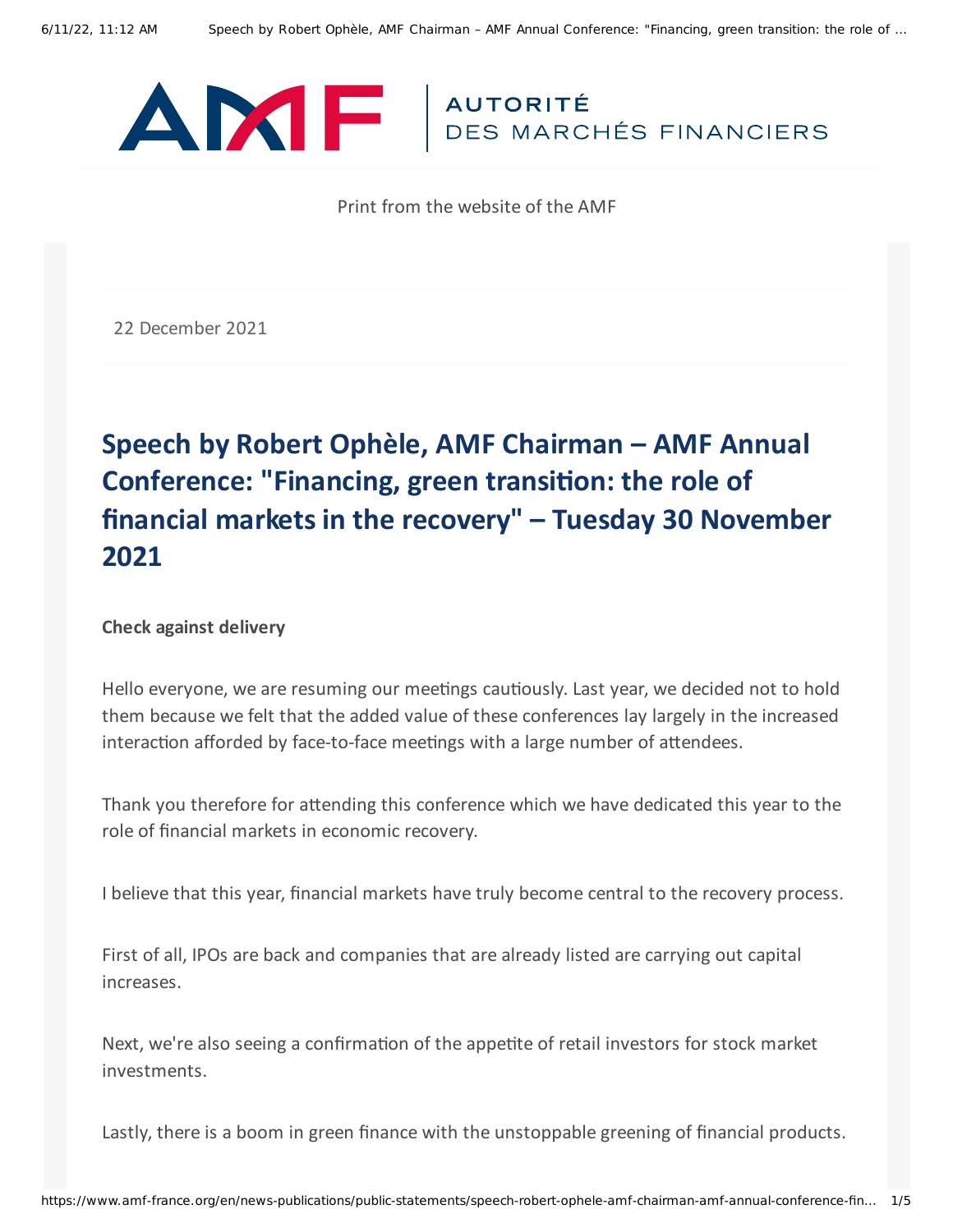6/11/22, 11:12 AM Speech by Robert Ophèle, AMF Chairman – AMF Annual Conference: "Financing, green transition: the role of …

However, while they are all very welcome in principle, these developments are fragile and pose challenges for the financial regulator because if they are not managed well, they can be a lost opportunity to secure the long-term financing needed by our economies. These needs are huge in view of the investments required in particular for the green transition.

Let me return briefly to these points.

While the number of companies listed in France on regulated markets - Euronext and Euronext Growth - has been declining steadily for the past 20 years, there will be a slight increase this year, despite the easing of squeeze-out requirements, since the compulsory buyout threshold has been reduced from 95% to 90% by the Pacte Law. In addition to the now customary transfers from the Euronext regulated market to Euronext Growth, there were some 40 IPOs in Paris this year, of all sizes and in a wide variety of economic sectors. Moreover, companies that are already listed have raised a very substantial amount of new funds. Overall this year, the contribution of the French stock market to the boosting of equity capital, should be around €15 billion. This growth has by no means been achieved at the expense of private equity, which has also seen record inflows and investments. At EU level, I have noted that net issues of listed shares have shot up and broken the record set in 2000 before the dotcom bubble burst. Of course, I will not take this comparison further. However, all this remains fragile and over-ambitious valuations, projects that lack focus or non-aligned interests can bring the virtuous trend to a sudden halt. The AMF is working to make the information provided to the market more reliable and, in the case of SPACs for example, to target only projects with characteristics that ensure proper management of conflicts of interest. Over and above the national discussions currently underway, the European Commission's consultation on the Listing Act, launched in mid-November, could make the stock market even more attractive. However, we must ensure that we find the right level of listing-related constraints between, on one hand, the restrictions imposed on listed companies and their managers and, on the other hand, the transparency needed to ensure investor protection the formation of relevant prices on the market.

The second notable development is the confirmation of the appetite of retail investors for stock market products. In March 2020, retail investors carried out 12 million transactions in the securities under the AMF's jurisdiction, compared with the usual 2 to 3 million. This exceptional activity was due to an unprecedented combination of factors. The lockdown freed up time, reduced consumer spending (including on activities such as sports betting) and generated a significant amount of extra savings. However, at a time of accommodative monetary policy and low risk-free returns on liquid savings, investment opportunities in the stock market were all the more attractive, since the violent macroeconomic shock and uncertainties about the outlook for companies led to a sharp drop in valuations and created buying opportunities. At the same time, it became very convenient to trade on the stock market with the development of solutions for placing orders online easily at a low cost. We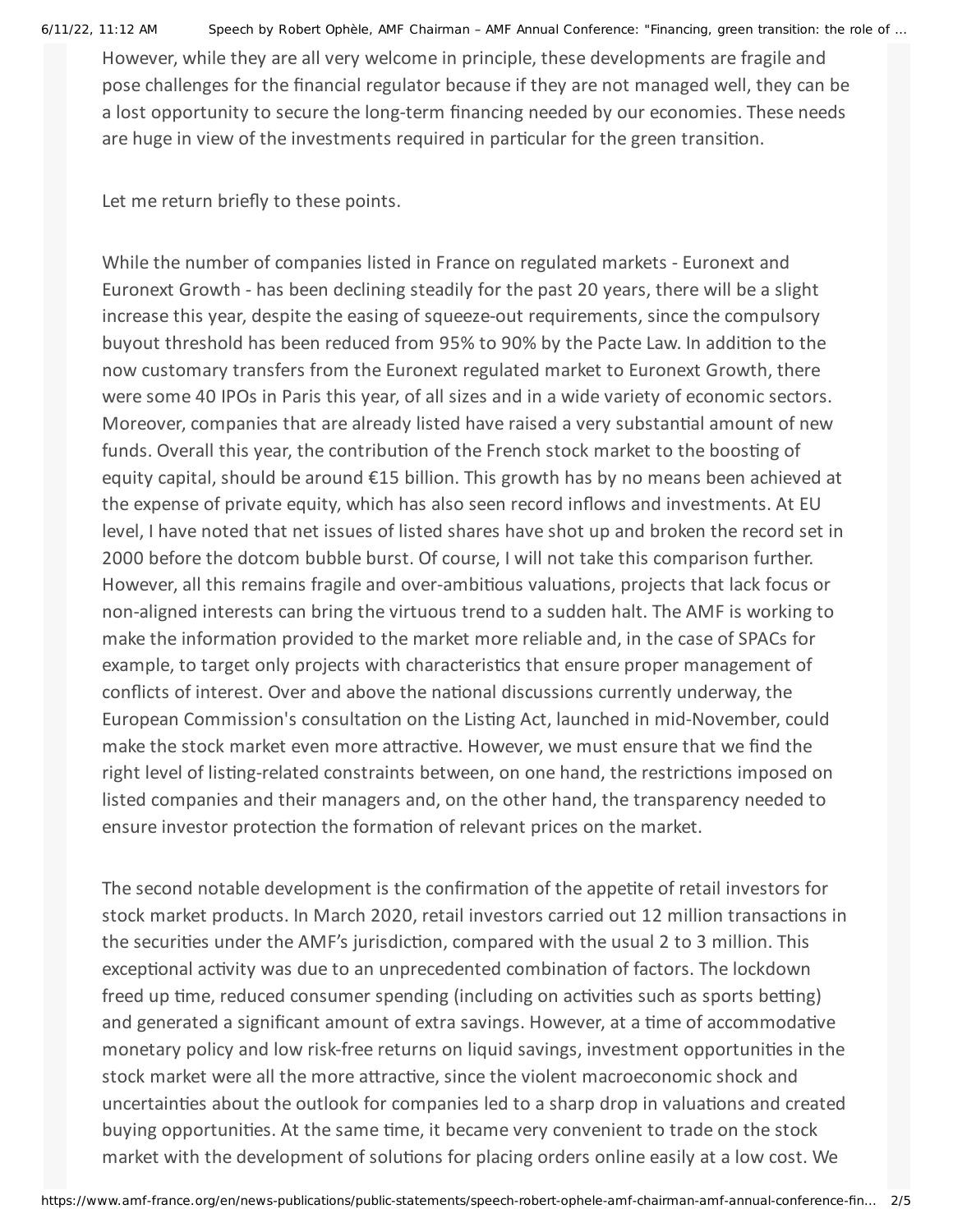6/11/22, 11:12 AM Speech by Robert Ophèle, AMF Chairman – AMF Annual Conference: "Financing, green transition: the role of …

therefore observed a large number of account openings and a marked increase in transactions.

What has been relatively surprising is the fact that this phenomenon has continued even after the lockdown with valuations having returned to high levels. We now have around 2.5 million private individuals doing at least one stock market transaction per quarter, compared with around 1 million previously. Of course, this can be attributed to the continued accommodative monetary policy, the sustained upward trend in the equity market, the resumption of IPOs and the development of neo-broker offerings that allow very small trades - even fractions of shares - to be made without paying any commission. However, even if this phenomenon could slow down in the event of a reversal of the stock market cycle, there is every reason to believe that this development, which is not specific to France, is structural. This is a challenge for stock market regulators. A challenge as to providing proper information to younger investors, who act without professional advice but often based on discussions on social media; a challenge as to the quality of the services offered by intermediaries, often operating under the freedom to provide services from an EU country in which they often have very few clients, without the best execution of orders being guaranteed; a challenge as to the proper functioning of the market if orders do not effectively participate in price formation.

For the AMF, these challenges are priorities for action because, while direct participation by retail investors in financial markets is an excellent development at a time when our economies have considerable investment needs, it is important that these new investors are not misled by inappropriate practices.

The greening of finance has now become an irreversible trend. We welcome this, as climate risk management and the energy transition require massive investments. However, it must be acknowledged that the situation remains confusing because the regulatory framework for the green transition is still complex and incomplete. It is true that a large majority of new fund subscription flows now go to funds claiming to be under Article 8 and, to a lesser extent, Article 9 of the SFDR, and it is true that green bond issuance is growing rapidly, with 50% more issues in 9 months than in 2020. But all in all, as we all know, there is still some doubt as to the real scope of these developments. The greening of finance cannot be improvised, it has to be built on the basis of data and projects based on relevant, common and verified standards, both at the level of capital seekers and issuers, as well as on the part of service providers who rate these issuers or their issues, who build labels and indices and those who design, manage and offer financial products. It is also built on the foundations of increased expertise across the entire ecosystem to ensure that investors ultimately understand the ESG dimension of the products in which they invest. This is all in the works and the AMF is contributing to it, but I think it is fair to say that it will take another two to three years before the framework is stabilised and becomes fully operational. Two to three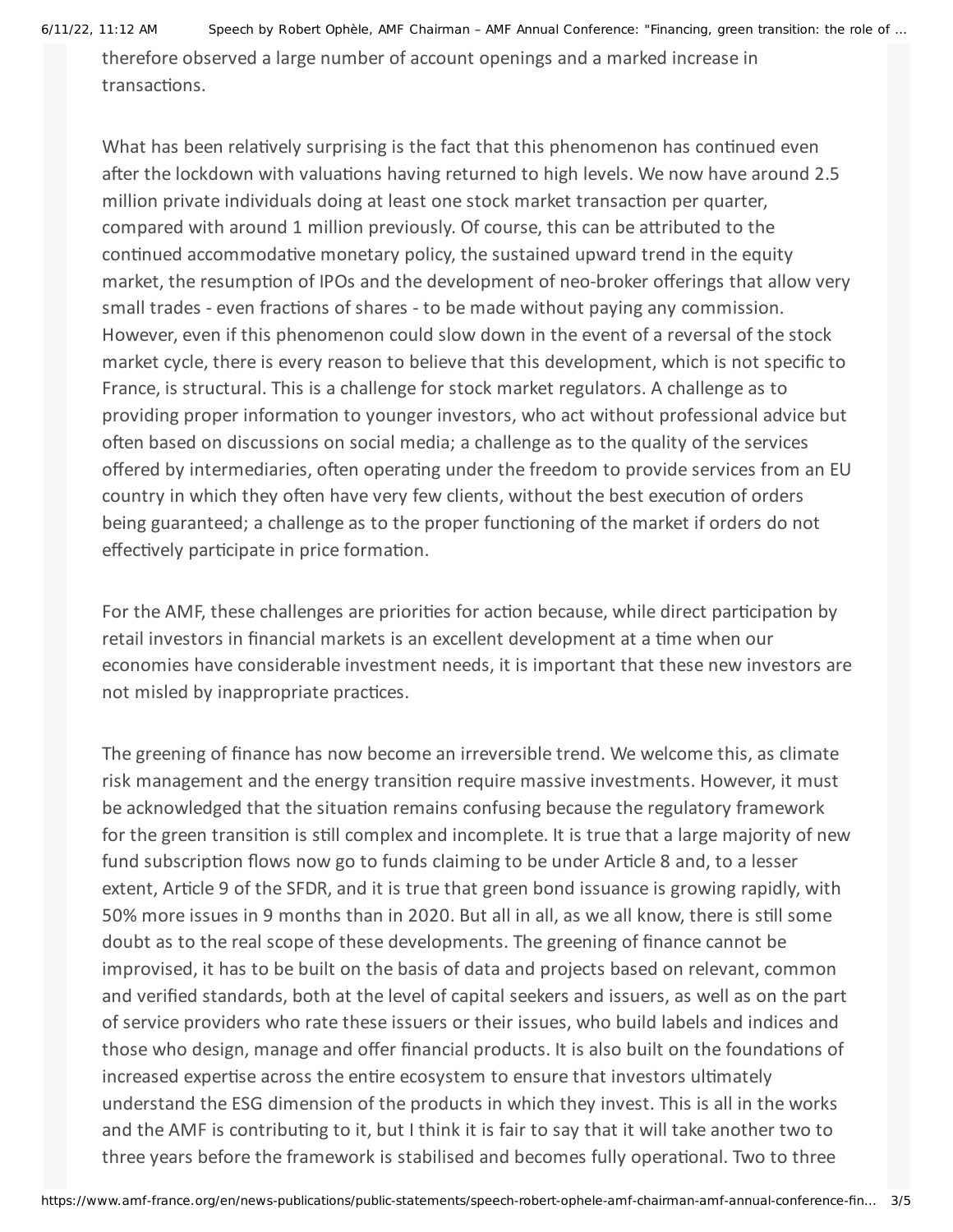6/11/22, 11:12 AM Speech by Robert Ophèle, AMF Chairman – AMF Annual Conference: "Financing, green transition: the role of …

years for European and perhaps international standards to be implemented by companies in order to produce non-financial information redesigned from a sustainable growth perspective; two to three years for the taxonomy of activities to be fully deployed; two to three years for service providers to be able to provide more complete analyses on this basis and to offer products that are well suited to the challenges of sustainable growth.

This does not mean that we should belittle all the efforts made and the products currently on offer, but it does mean that we should acknowledge that we are only at one stage of the process and that we are all working to ensure that it is credibly improved.

We are going to come back to all these themes during the two round tables around which our talks are structured and I am going to give way without delay to our first panel which will be moderated by Jérôme Reboul, our new Managing Director in charge of the Regulatory Policy and International Affairs Directorate: "what funding is available to accompany companies in their growth projects and in the recovery?"